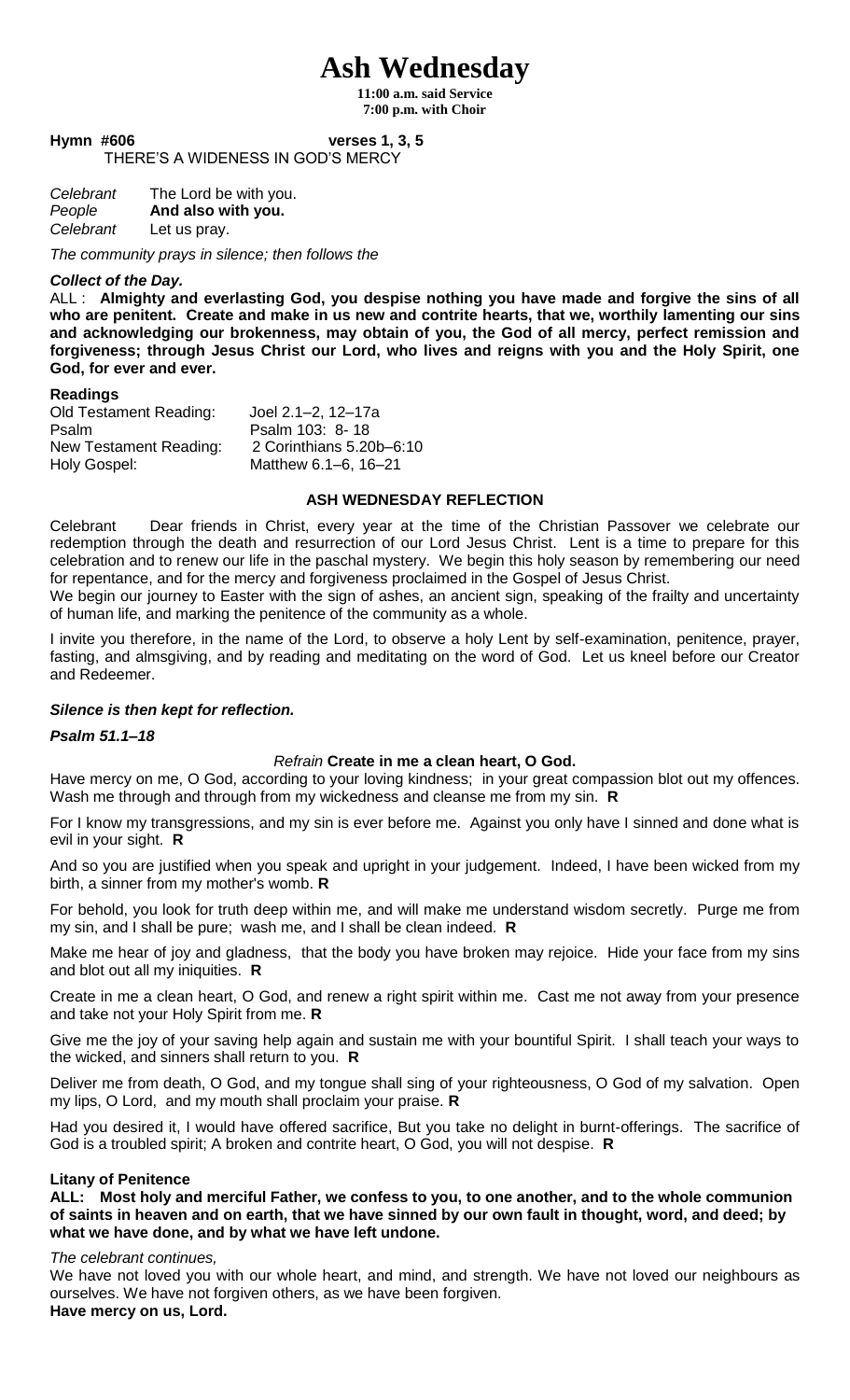We have been deaf to your call to serve as Christ served us. We have not been true to the mind of Christ. We have grieved your Holy Spirit. **Have mercy on us, Lord.**

We confess to you, Lord, all our past unfaithfulness: the pride, hypocrisy, and impatience of our lives, **We confess to you, Lord.**

Our self-indulgent appetites and ways, and our exploitation of other people, **We confess to you, Lord.**

Our anger at our own frustration, and our envy of those more fortunate than ourselves, **We confess to you, Lord.**

Our intemperate love of worldly goods and comforts, and our dishonesty in daily life and work **We confess to you, Lord.**

Our negligence in prayer and worship, and our failure to commend the faith that is in us, **We confess to you, Lord.**

Accept our repentance, Lord, for the wrongs we have done: for our blindness to human need and suffering, and our indifference to injustice and cruelty,

**Accept our repentance, Lord.**

For all false judgements, for uncharitable thoughts toward our neighbours, and for our prejudice and contempt toward those who differ from us,

**Accept our repentance, Lord.**

For our waste and pollution of your creation, and our lack of concern for those who come after us, **Accept our repentance, Lord.**

Restore us, good Lord, and let your anger depart from us; **Hear us, Lord, for your mercy is great.**

Celebrant Almighty God, from the dust of the earth you have created us. May these ashes be for us a sign of our mortality and penitence, and a reminder that only by your gracious gift are we given eternal life; through Jesus Christ our Saviour. **Amen.**

(Those who desire to receive ashes come forward, and the ashes are applied to the forehead for each person with the following words.)

## **Remember you are dust, and to dust you shall return**.

# **(Kneeling)**

*Celebrant* Accomplish in us, O God, the work of your

#### salvation, *People* **That we may show forth your glory in the**  **world.**

**Celebrant** By the cross and passion of your Son, our

Lord,

# *People* **Bring us with all your saints to the joy of his resurrection.**

*Celebrant,* Almighty God have mercy on you, forgive you all your sins through our Lord Jesus Christ, strengthen you in all goodness, and by the power of the Holy Spirit keep you in eternal life. **Amen.**

*Celebrant: The Peace of Christ be always with you People: And also with you*

Offertory Hymn #184 verses 1. 2, 6 MY SONG IS LOVE UNKNOWN

# **PRAYER OVER THE GIFTS**

**Merciful God, turn us from sin to faithfulness. Accept our offering, and prepare us to celebrate the death and resurrection of Christ our Saviour, who is alive and reigns with you now and for ever. Amen**

## **EUCHARISTIC PRAYER # 2**

*Celebrant* The Lord be with you. *People* **And also with you.** *Celebrant* Lift up your hearts. *People* **We lift them to the Lord.** *Celebrant* Let us give thanks to the Lord our God. *People* **It is right to give our thanks and praise.**

*Celebrant* We give you thanks and praise, almighty God, through your beloved Son, Jesus Christ, our Saviour and Redeemer. He is your living Word, through whom you have created all things. By the power of the Holy Spirit he took flesh of the Virgin Mary and shared our human nature. He lived and died as one of us, to reconcile us to you, the God and Father of all. In fulfilment of your will he stretched out his hands in suffering, to bring release to those who place their hope in you; and so he won for you a holy people. He chose to bear our griefs and sorrows, and to give up his life on the cross, that he might shatter the chains of evil and death, and banish the darkness of sin and despair. By his resurrection he brings us into the light of your presence. Now with all creation we raise our voices to proclaim the glory of your name.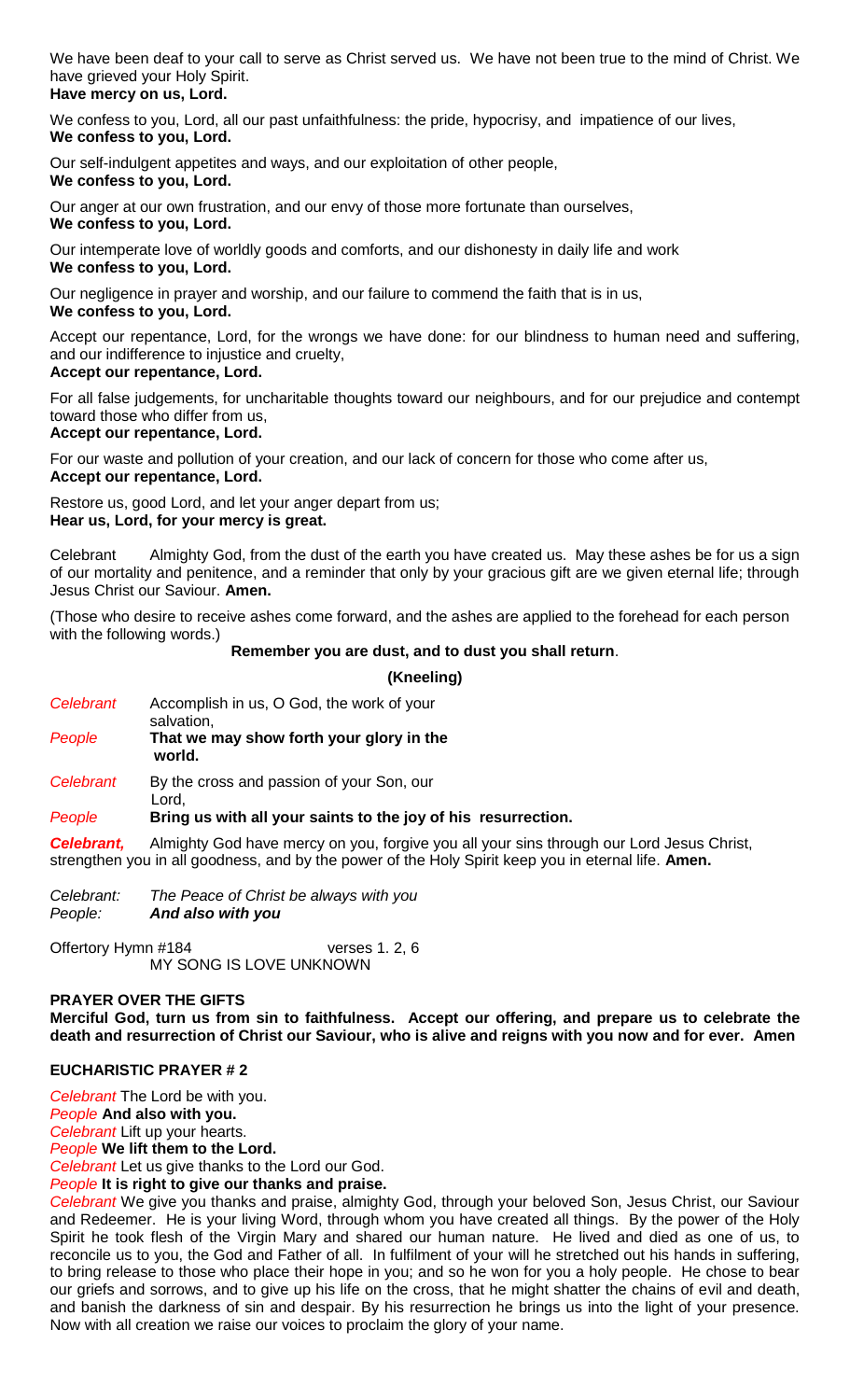#### *All* **Holy, holy, holy Lord, God of power and might, heaven and earth are full of your glory. Hosanna in the highest. Blessed is the one who comes in the name of the Lord. Hosanna in the highest. (please sit or kneel)**

*Celebrant* Holy and gracious God, accept our praise, through your Son our Saviour Jesus Christ; who on the night he was handed over to suffering and death, took bread and gave you thanks, saying, "Take, and eat: this is my body which is broken for you." In the same way he took the cup, saying, "This is my blood which is shed for you. When you do this, you do it in memory of me." Remembering, therefore, his death and resurrection, we offer you this bread and this cup, giving thanks that you have made us worthy to stand in your presence and serve you. We ask you to send your Holy Spirit upon the offering of your holy Church. Gather into one all who share in these sacred mysteries, filling them with the Holy Spirit and confirming their faith in the truth, that together we may praise you and give you glory through your Servant, Jesus Christ. All glory and honour are yours, Father and Son, with the Holy Spirit in the holy Church, now and for ever. **Amen.**

### **BREAKING OF BREAD** # 7

*Celebrant* We break this bread, *All* **Communion in Christ's body once broken.** *Celebrant* Let your Church be the wheat which bears its fruit in dying. *All* **If we have died with him, we shall live with him;**

# **if we hold firm, we shall reign with him.**

## **Music During Communion**

*Hymn # 572: Let There Be Light v.1-3, ( instrumental, verses.4-6) Hymn# 180: Giver of the Perfect Gift (organ only)*

## **PRAYER AFTER COMMUNION**

**All: God of compassion through your Son Jesus Christ You reconciled your people to yourself. Following His example of prayer and fasting, May we obey you with willing hearts And serve one another in holy love; Through Jesus Christ our Lord. Amen**

### **Doxology**

**Blessing**

Hymn #564 LEAD US, HEAVENLY FATHER, LEAD US

**Dismissal**

Celebrant: Go in peace to love and serve the Lord People: **Thanks be to God**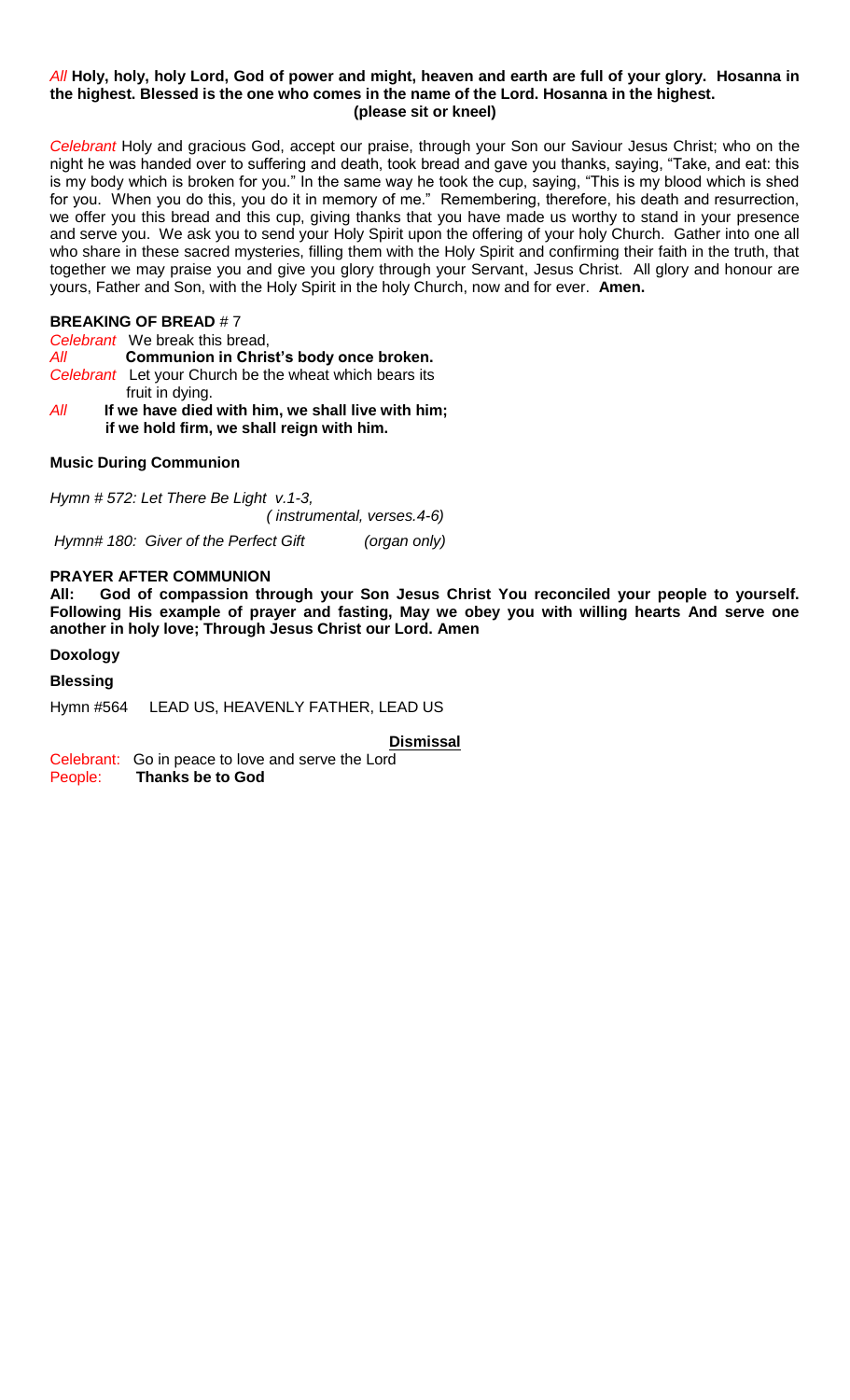## **St. Paul's Anglican Church 45 Russell Street West, Lindsay ON K9V 2W8 Tel: (705) 324-4666 Fax (705) 324-3852 Email – [office@st-pauls-lindsay.ca](mailto:office@st-pauls-lindsay.ca) Website: www.st-pauls-lindsay.ca**

## **Incumbent - The Rev. Canon Rod Barlow Honorary Assistants**

**The Rev. Don Anderson The Rev. Gary Davis The Rev. Jean Lummiss, The Rev. Elsie Stephenson**

Organist & Choir Director – Mr. Doug Copp

Church Wardens: Don Brohm, Ethel Morris, Gerald Armstrong, Rosemary Mallin

**Holy, holy, holy Lord, God of power and might, Heaven and earth are full of your glory Hosanna in the highest.**

**Blessed is he who comes in the name of the Lord Hosanna in the highest.**

#### *Celebrant* Blessed are you, Lord our God, for

sending us Jesus, the Christ, who on the night he was handed over to suffering and death, took bread, said the blessing, broke the bread, gave it to his friends, and said, "Take this, and eat it: this is my body which is given for you. Do this for the remembrance of me."

In the same way, after supper, he took the cup of wine; he gave you thanks, and said, "Drink this, all of you: this is my blood of the new covenant, which is shed for you and for many for the forgiveness of sins. Whenever you drink it, do this for the remembrance of me."

#### *People* **Glory to you for ever and ever.**

#### *Celebrant* Gracious God, we recall the death of

your Son Jesus Christ, we proclaim his resurrection and ascension, and we look with expectation for his coming as Lord of all the nations. We who have been redeemed by him, and made a new people by water and the Spirit, now bring you these gifts. Send your Holy Spirit upon us and upon this offering of your Church, that we who eat and drink at this holy table may share the divine life of Christ our Lord.

*People* **Glory to you for ever and ever.**

#### *Celebrant* Pour out your Spirit upon the whole

earth and make it your new creation. Gather your Church together from the ends of the earth into your kingdom, where peace and justice are revealed, that we, with all your people, of every language, race, and nation, may share the banquet you have promised; through Christ, with Christ, and in Christ, all honour and glory are yours, creator of all.

*People* **Glory to you for ever and ever.**